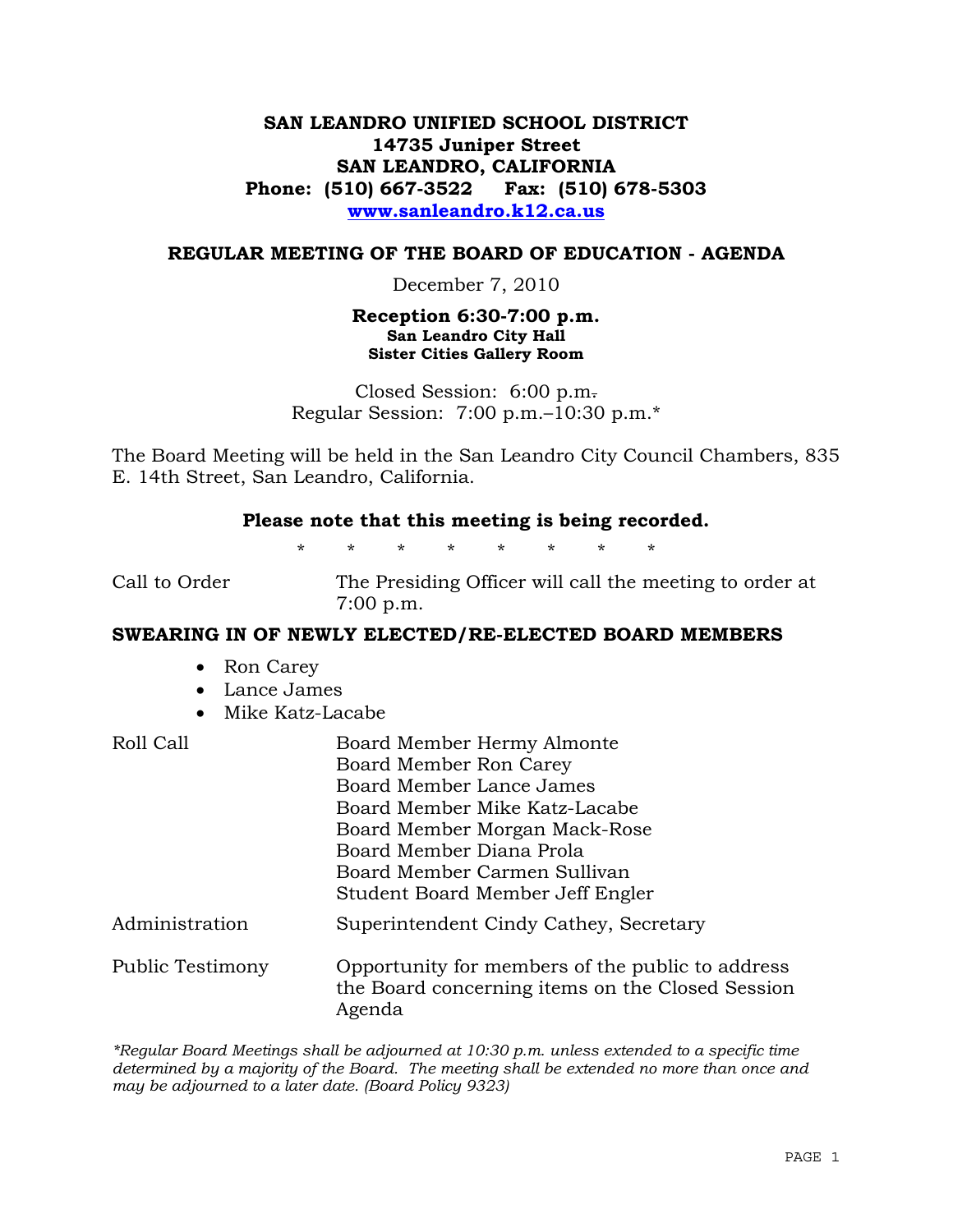Prior to the Public Session, the Board will meet in Closed Session pursuant to Education Code Sections 35146 and 48918(c), and Government Code Sections 54957, 54957.6, 549056.9, 54956.8, and 54956.9.

- a) Student Expulsions
- b) Public Employee Discipline/Dismissal/Release/Hiring
- c) Conference with Labor Negotiator
- d) Conference with Legal Counsel Anticipated Litigation Significant exposure to litigation – 1 case
- e) Public Employee Appointment Title: Director, Business Services
- f) Conference with Real Property Negotiator Property(ies)

| Report Closed<br><b>Session Action</b> | Motion __________ Second __________ Vote ________                                                                                                                                                                                                                                                                                                                                                                                                                                                                                                         |
|----------------------------------------|-----------------------------------------------------------------------------------------------------------------------------------------------------------------------------------------------------------------------------------------------------------------------------------------------------------------------------------------------------------------------------------------------------------------------------------------------------------------------------------------------------------------------------------------------------------|
| Pledge of Allegiance                   |                                                                                                                                                                                                                                                                                                                                                                                                                                                                                                                                                           |
| Approve Agenda                         | Approve the Regular Meeting Agenda of December 7,<br>2010                                                                                                                                                                                                                                                                                                                                                                                                                                                                                                 |
|                                        | Motion ___________ Second ____________ Vote _________                                                                                                                                                                                                                                                                                                                                                                                                                                                                                                     |
| Legal Statement                        | Members of the audience who wish to address the<br>Board are asked to complete the yellow card available<br>at the entrance and submit it to the Board's<br>Administrative Assistant. Speakers who have<br>completed the card will be called when the item is<br>reached on the agenda or, for non-agenda items,<br>during the Public Testimony. Cards are to be turned<br>in before the item is reached on the agenda. Please<br>note that this meeting is being recorded.                                                                               |
|                                        | State law prohibits the Board of Education from taking<br>any action on or discussing items that are not on the<br>posted agenda except to A) briefly respond to<br>statements made or questions posed by the public in<br>attendance; B) ask questions for clarification; C)<br>provide a reference to a staff member or other resource<br>for factual information in response to the inquiry; or D)<br>ask a staff member to report back on the matter at the<br>next meeting and/or put it on a future agenda.<br>(Government Code Section 54954.2(a)) |

### **PUBLIC TESTIMONY ON NON-AGENDA ITEMS**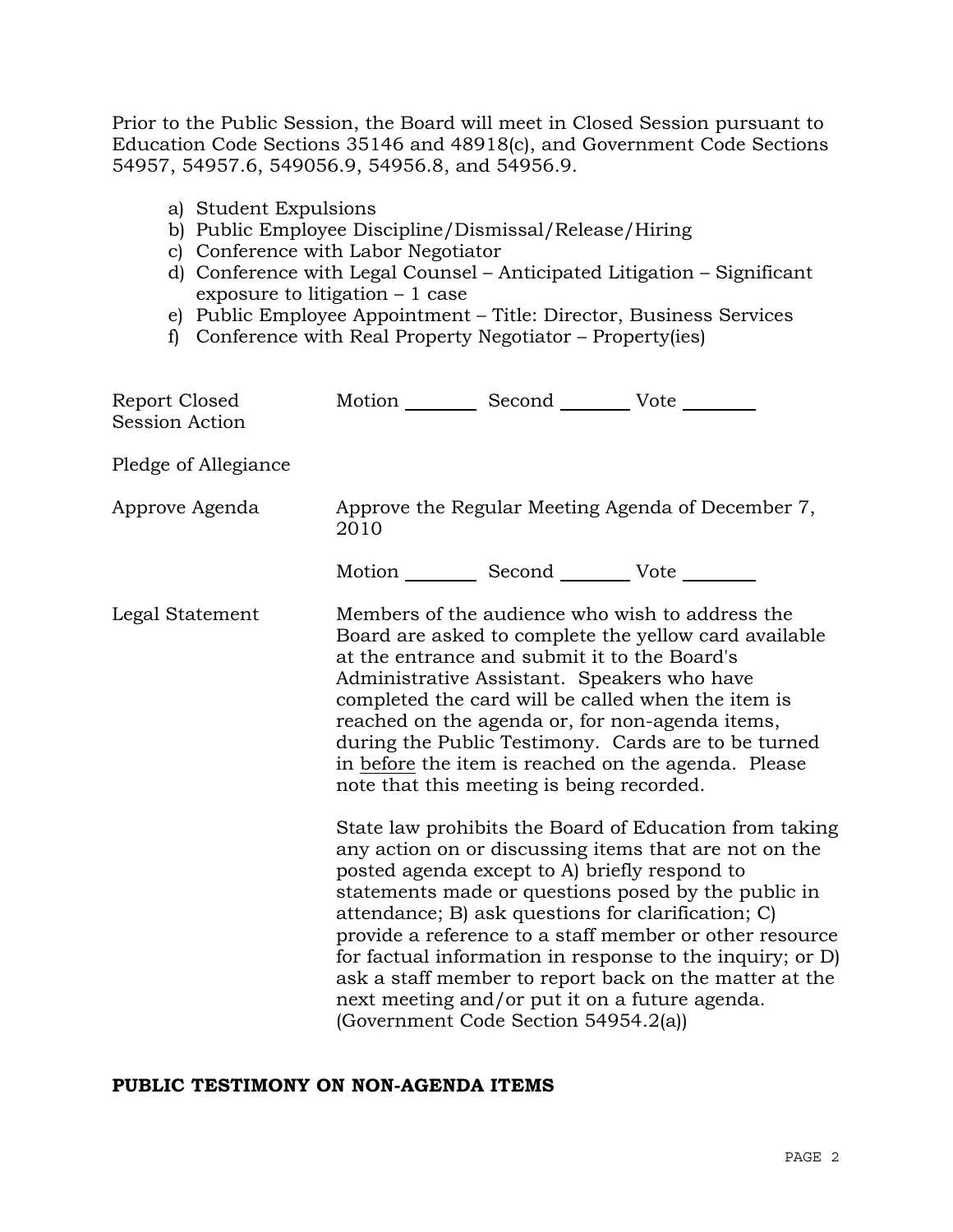Members of the audience, who wish to address the Board, please complete the yellow card available at the entrance and submit it to the Board's Administrative Assistant. Cards are to be turned in before the item is reached on the agenda.

# **PRESENTATIONS**

| $7:20-7:40$ p.m. | * San Leandro High School Fred T. Korematsu                                 |
|------------------|-----------------------------------------------------------------------------|
|                  | Campus "I Am Here and Ready for College" Parent<br>Education Program Update |

 Debbie Wong, Interim Assistant Superintendent, Educational Services and Jaliza Eagles, GEAR UP Coordinator, along with Consultant Teneh Weller will provide a presentation to share the parent education component "I Am Here and Ready for College" workshop series. Included in the update will be a synopsis of the curriculum, class participation, and parent feedback on the workshop thus far.

## **7:40-8:00 p.m.** \* Energy Education

 Energy Education, a company that is based in Dallas Texas, has saved organizations across the country more than \$2 billion for education. The savings came from implementing people-oriented "Transformational Energy Management" process and thus spending less on utility bills. The company has provided a presentation to the Facility & Technology Committee on October 8, 2010. This is a follow up presentation to the Board of Education. Staff has done reference checks on this company. This is a presentation only and an opportunity for the Board to ask any questions.

 Energy Education has submitted a proposal to the District, which is currently being reviewed by staff and legal counsel. Recommendation for an approval of the proposal, if appropriate, will be presented to the Board at a later date.

## **8:00-8:10 p.m. PUBLIC TESTIMONY ON NON-AGENDA ITEMS**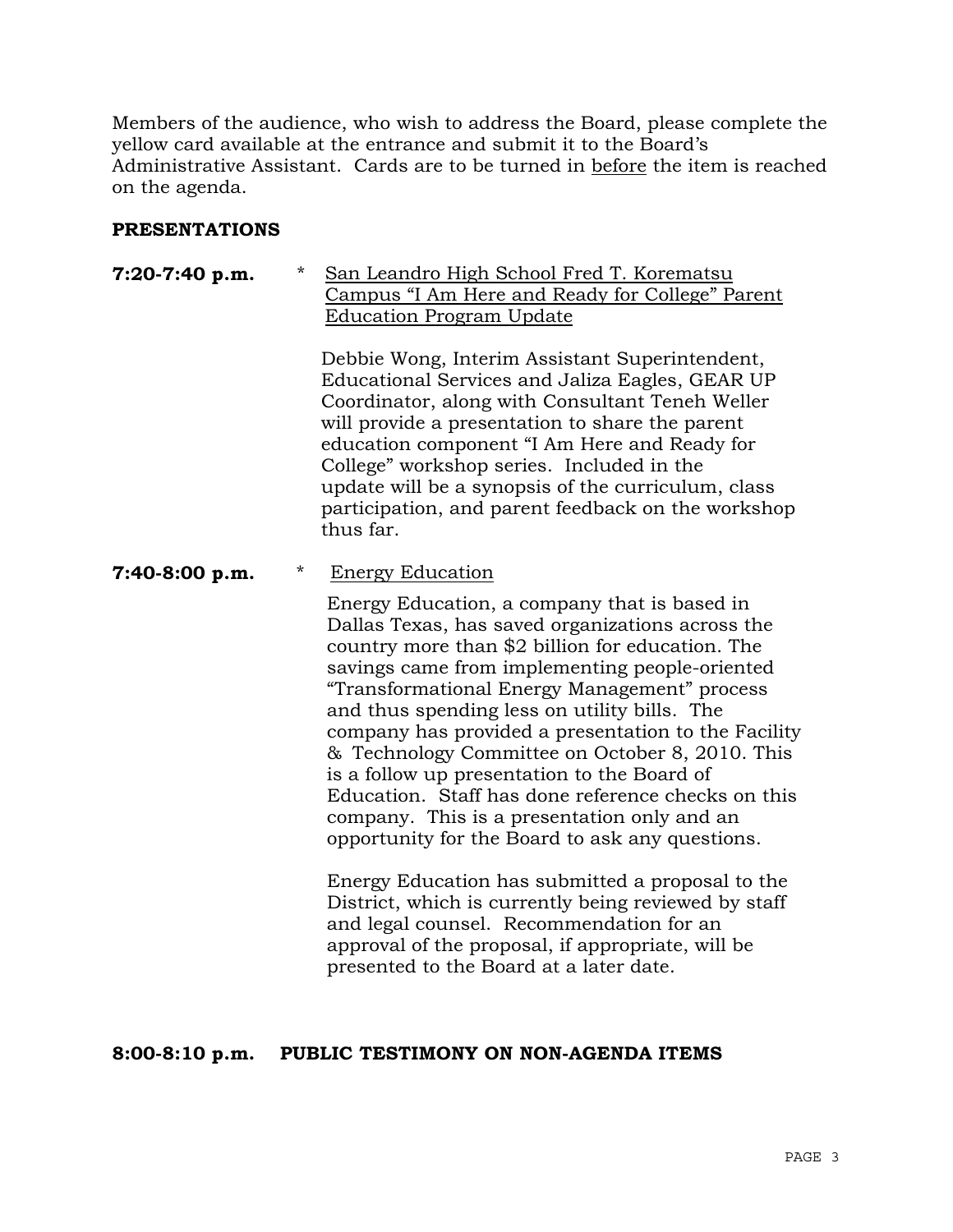Members of the audience, who wish to address the Board, please complete the yellow card available at the entrance and submit it to the Board's Administrative Assistant. Cards are to be turned in before the item is reached on the agenda.

# **8:10-8:15 p.m. REPORTS**

 Correspondence Student Board Member Report Union Representative Reports Superintendent's Report Board Committee Reports

- Curriculum
- Facilities/Technology

Board Representatives' Reports

- Alameda County School Boards Association
- Eden Area Regional Occupational Program

# **8:15-8:40 p.m. CONSENT ITEMS**

These items are considered routine and may be enacted by a single motion. At the request of any member of the Board, any item on the consent agenda shall be removed and given individual consideration for action as a regular agenda item.

## General Services

| $1.1 - C$<br>Dannis Woliver Kelley<br>Legal Service Contract | <b>Staff Recommendation:</b><br>Approve contract for legal services with Dannis<br>Woliver Kelley for the 2010-2011 school year. |                                                      |  | Contract<br>will be<br>emailed to<br>the Board |
|--------------------------------------------------------------|----------------------------------------------------------------------------------------------------------------------------------|------------------------------------------------------|--|------------------------------------------------|
|                                                              | Motion $\_\_$                                                                                                                    | Second Vote                                          |  | on Monday,<br>December<br>6, 2010              |
| Human Resources                                              |                                                                                                                                  |                                                      |  |                                                |
| $2.1 - C$<br>Acceptance of<br>Personnel Report               | <b>Staff Recommendation:</b><br>Motion                                                                                           | Accept Personnel Report as submitted.<br>Second Vote |  |                                                |

Staff Recommendation: Approve the student teaching agreement with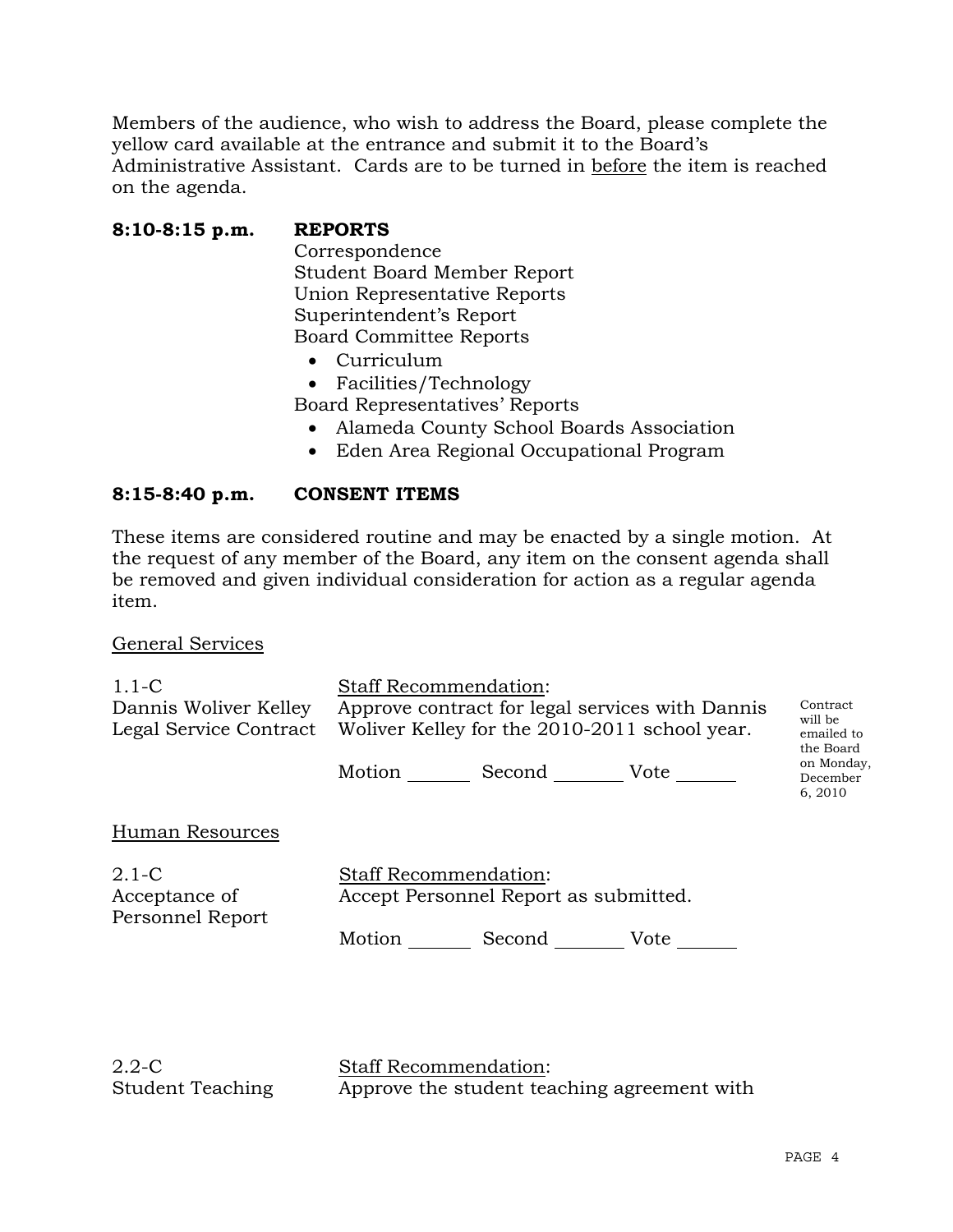| Agreement                                                                                  | Notre Dame De Namur University.                                                                                                                                                                                                                                                       |                                                                                       |                                                    |  |
|--------------------------------------------------------------------------------------------|---------------------------------------------------------------------------------------------------------------------------------------------------------------------------------------------------------------------------------------------------------------------------------------|---------------------------------------------------------------------------------------|----------------------------------------------------|--|
|                                                                                            |                                                                                                                                                                                                                                                                                       | Motion _________ Second __________ Vote _______                                       |                                                    |  |
| $2.3-C$<br>Personnel Clerk Job<br>Description and<br>Position                              | Staff Recommendation:<br>Approve the job description and position for the<br>Personnel Clerk position.                                                                                                                                                                                |                                                                                       |                                                    |  |
|                                                                                            |                                                                                                                                                                                                                                                                                       | Motion _________ Second __________ Vote _______                                       |                                                    |  |
| $2.4-C$<br>Verification of<br>Catastrophic Illness<br>and the Transfer of<br>Leave Credits | Staff Recommendation:                                                                                                                                                                                                                                                                 | illness and approve the transfer of sick leave<br>credits from management employees'. | Verify the catastrophic nature of an employee's    |  |
|                                                                                            |                                                                                                                                                                                                                                                                                       | Motion _________ Second _________ Vote _______                                        |                                                    |  |
| <b>Educational Services</b>                                                                |                                                                                                                                                                                                                                                                                       |                                                                                       |                                                    |  |
| $3.1-C$<br>Acceptance of<br>Donations                                                      | Staff Recommendation:<br>follows:                                                                                                                                                                                                                                                     |                                                                                       | Approve the acceptance of gifts to the District as |  |
|                                                                                            | <b>Washington Elementary School</b><br>\$12 from pumpkin sales through the<br>$\bullet$<br>community giving campaign at Evergreen<br>Nursery, San Leandro.<br>• \$40.56 through the annual Giving Campaign<br>from Wells Fargo Foundation                                             |                                                                                       |                                                    |  |
|                                                                                            | Bancroft Middle School                                                                                                                                                                                                                                                                | 1 case copy paper from Marina Perez<br>from Beverly Johnson                           | Binder paper, pencils and composition books        |  |
|                                                                                            | John Muir Middle School<br>Various items (candles, small toys, Disney<br>folders, pens, pencils) to be used for club<br>fundraisers and student prizes from Thalia's<br>Jewelry Shop, Oakland.<br>\$25 gift card for the purchase of school/office<br>supplies from Evangeline Juarez |                                                                                       |                                                    |  |
|                                                                                            | <u>San Leandro High School</u><br>Diana Prola                                                                                                                                                                                                                                         |                                                                                       | Weight bench, 2 weight bars and weights from       |  |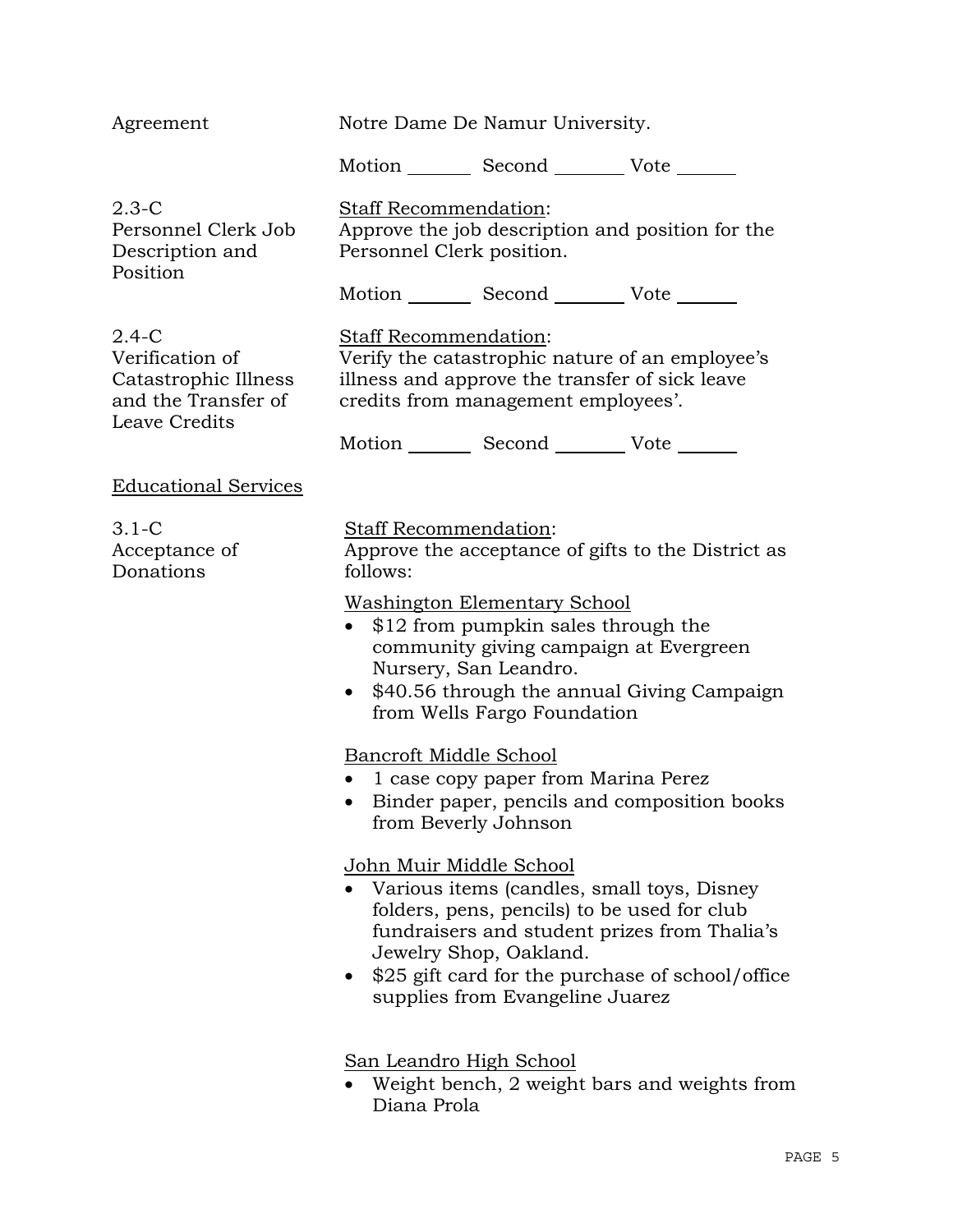4 boxes of books for the SLHS library from Diana Prola

|                                                                                                                                                                                                                  | Motion Second Vote                                                                                                                                                                                                                                   |  |  |
|------------------------------------------------------------------------------------------------------------------------------------------------------------------------------------------------------------------|------------------------------------------------------------------------------------------------------------------------------------------------------------------------------------------------------------------------------------------------------|--|--|
| $3.2-C$<br>Non-Public<br>School/Agency                                                                                                                                                                           | <b>Staff Recommendation:</b><br>Approve the non-public school/agency contracts                                                                                                                                                                       |  |  |
| Contracts                                                                                                                                                                                                        | Motion _________ Second _________ Vote _______                                                                                                                                                                                                       |  |  |
| $3.3 - C$<br>Agreement between<br>San Leandro Unified<br>School District and<br>Salzman Associates (I<br>Understand-Tools for<br>Schools) at San<br>Leandro High School<br>Fred T. Korematsu<br>Campus for 2010- | <b>Staff Recommendation:</b><br>Approve the agreement between San Leandro<br>Unified School District and Salzman Associates<br>(I Understand-Tools for Schools) at San Leandro<br>High School Fred T. Korematsu Campus for<br>2010-2011 School Year. |  |  |
| 2011 School Year                                                                                                                                                                                                 | Motion _________ Second _________ Vote _______                                                                                                                                                                                                       |  |  |
| 3.4-C<br>Proposed Stipulated<br><b>Expulsion Orders</b>                                                                                                                                                          | Staff Recommendation:<br>Approve the recommendation from the Director<br>of Student Support Services for the stipulated<br>expulsion orders for students E06-10/11, E08-<br>$10/11$ , and E10-01/11.                                                 |  |  |
|                                                                                                                                                                                                                  | Motion _________ Second __________ Vote _______                                                                                                                                                                                                      |  |  |
| <b>Business Operations</b>                                                                                                                                                                                       |                                                                                                                                                                                                                                                      |  |  |
| 4.1-C<br>Resolution #10-67 to<br>Declare Certain<br><b>Equipment Surplus</b><br>and/or Obsolete.                                                                                                                 | Staff Recommendation:<br>Adopt Resolution #10- 67 to declare certain<br>equipment surplus and/or obsolete due to the<br>age and condition of the designated equipment.<br>Motion Second Vote                                                         |  |  |
|                                                                                                                                                                                                                  |                                                                                                                                                                                                                                                      |  |  |

4.2-C

Contract for Financial Advisory Services with Kelling, Northcross & Nobriga (KNN) Public

Staff Recommendation: Approve the Contract for Financial Advisory Services with Kelling, Northcross & Nobriga (KNN) Public Finance.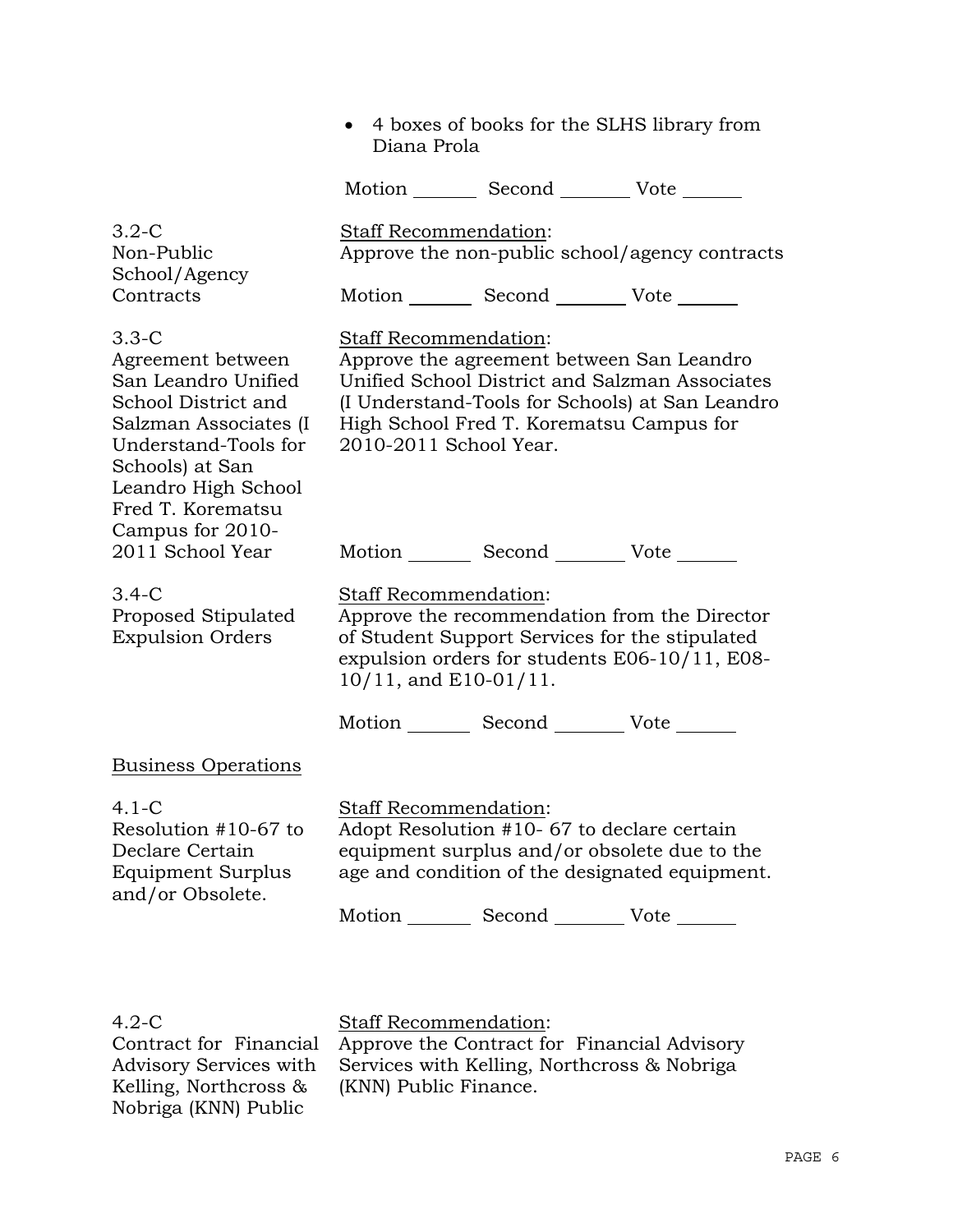| Finance                                                                                                                                                                                  |                                                                                                                                                                                                                                                                                                                  | Motion _________ Second _________ Vote _______                                                                                                                                                                                      |  |  |
|------------------------------------------------------------------------------------------------------------------------------------------------------------------------------------------|------------------------------------------------------------------------------------------------------------------------------------------------------------------------------------------------------------------------------------------------------------------------------------------------------------------|-------------------------------------------------------------------------------------------------------------------------------------------------------------------------------------------------------------------------------------|--|--|
| Facilities and Construction                                                                                                                                                              |                                                                                                                                                                                                                                                                                                                  |                                                                                                                                                                                                                                     |  |  |
| $5.1 - C$<br>Notice of Completion<br>(NOC) for the San<br>Leandro High School<br>Fred T. Korematsu                                                                                       | Staff Recommendation:<br>Campus.                                                                                                                                                                                                                                                                                 | Approve the Notice of Completion (NOC) for the<br>San Leandro High School Fred T. Korematsu                                                                                                                                         |  |  |
| Campus                                                                                                                                                                                   |                                                                                                                                                                                                                                                                                                                  | Motion Second Vote                                                                                                                                                                                                                  |  |  |
| $5.2-C$<br>Final Change Order #3<br>to the West Coast<br>Contractors, Inc.<br><b>Construction Contract</b><br>for the Wilson<br><b>Elementary School</b><br>Heating & Roofing<br>Project | Staff Recommendation:<br>amount of \$1,744,810.                                                                                                                                                                                                                                                                  | Approve the Final Change Order #3 in the<br>amount of \$18,221 to the West Coast<br>Contractors, Inc. construction contract for the<br>Wilson Elementary School Heating & Roofing<br>Project, a 1.0% increase to the prior contract |  |  |
|                                                                                                                                                                                          |                                                                                                                                                                                                                                                                                                                  | Motion _________ Second __________ Vote _______                                                                                                                                                                                     |  |  |
| $5.3-C$<br>Change Order #5 to<br>the Zolman<br>Construction &<br>Development, Inc.<br><b>Construction Contract</b><br>for the San Leandro<br>High School Arts<br><b>Education Center</b> | Staff Recommendation:<br>Approve Change Order #5 in the amount of<br>\$410,808 to the Zolman Construction &<br>Development, Inc. construction contract for the<br>San Leandro High School Arts Education Center<br>(AEC), a 3.0% increase to the prior contract<br>amount of \$13,589,178.<br>Motion Second Vote |                                                                                                                                                                                                                                     |  |  |
| (AEC)                                                                                                                                                                                    |                                                                                                                                                                                                                                                                                                                  |                                                                                                                                                                                                                                     |  |  |

| $5.4-C$                      | <b>Staff Recommendation:</b>                     |
|------------------------------|--------------------------------------------------|
| Change Order #1 to           | Approve Change Order #1 in the amount of         |
| the D. L. Falk               | \$57,695 to the D. L. Falk Construction, Inc.    |
| Construction, Inc.           | Construction Contract for the San Leandro High   |
| <b>Construction Contract</b> | School Career Technical Education (CTE)          |
| for the San Leandro          | Project, a 1.3% increase in the initial contract |
| High School Career           | amount of \$4,444,000.                           |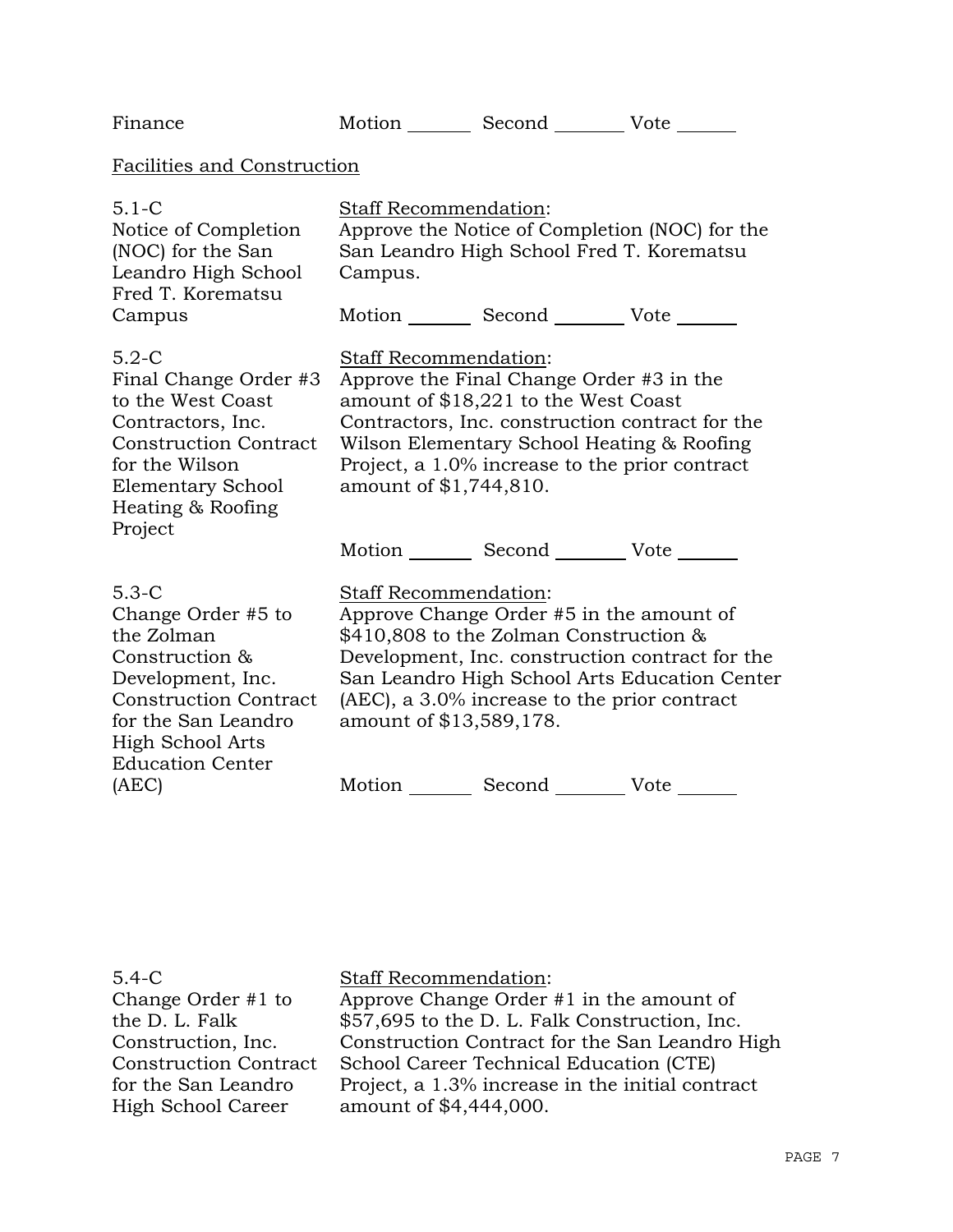| <b>Technical Education</b> |        |        |      |
|----------------------------|--------|--------|------|
| (CTE) Project              | Motion | Second | Vote |

# **8:40-9:00 p.m. ACTION ITEMS**

These items are presented for action at this time. Some may have been reviewed at a previous meeting.

### Human Resources

| $2.1-A$                 | <b>Staff Recommendation:</b> |                                                    |      |
|-------------------------|------------------------------|----------------------------------------------------|------|
| Ratification of         |                              | Ratify the Tentative Agreement between San         |      |
| Tentative Agreement     |                              | Leandro Unified School District and the San        |      |
| between San Leandro     |                              | Leandro Teachers' Association (SLTA) and           |      |
| Unified School District |                              | approve Certification of the District's Ability to |      |
| and the San Leandro     |                              | Meet the Costs of Collective Bargaining            |      |
| Teachers' Association   |                              | Agreement, which will allow for the restoration    |      |
| (SLTA) and              |                              | of one furlough day for the 2010-2011 school       |      |
| Certification of the    | year.                        |                                                    |      |
| District's Ability to   |                              |                                                    |      |
| Meet the Costs of       |                              |                                                    |      |
| Collective Bargaining   |                              |                                                    |      |
| Agreement               | Motion                       | Second                                             | Vote |

| $2.2-A$               | <b>Staff Recommendation:</b>                        |
|-----------------------|-----------------------------------------------------|
| Ratification of       | Ratify the Tentative Agreement between the San      |
| Tentative Agreement   | Leandro Unified School District and the             |
| between the San       | California School Employees' Association (CSEA)     |
| Leandro Unified       | and Approve Certification of the District's Ability |
| School District and   | to Meet the Costs of Collective Bargaining          |
| the California School | Agreement, which will allow for the restoration     |
| Employees'            | of one furlough day for the 2010-2011 school        |
| Association (CSEA)    | vear.                                               |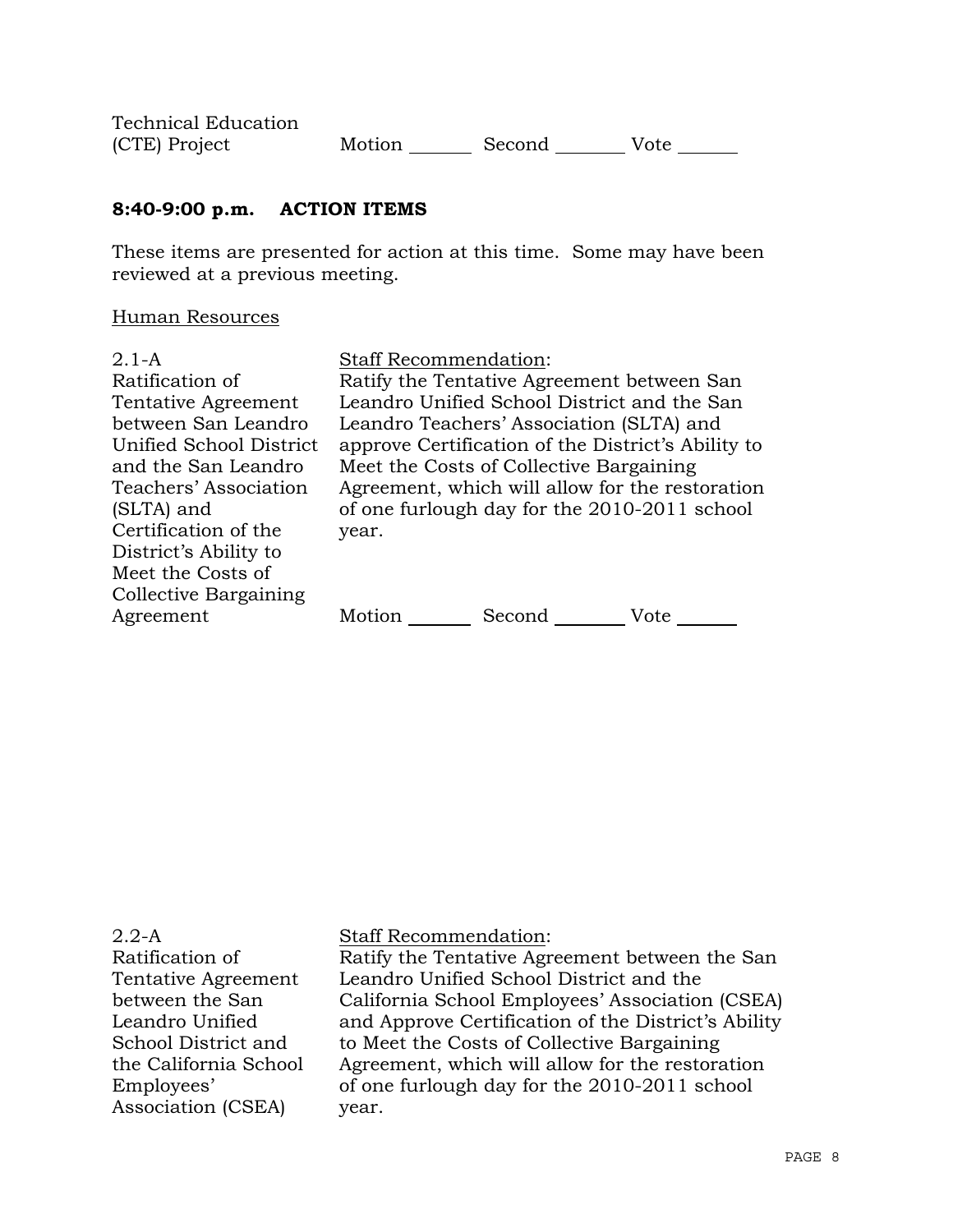| and Certification of the<br>District's Ability to<br>Meet the Costs of<br>Collective Bargaining                                         |                                                                                                                                                                                                                                                                                |
|-----------------------------------------------------------------------------------------------------------------------------------------|--------------------------------------------------------------------------------------------------------------------------------------------------------------------------------------------------------------------------------------------------------------------------------|
| Agreement                                                                                                                               | Motion<br>Second<br>Vote                                                                                                                                                                                                                                                       |
| $2.3 - A$<br>Agreement between<br>the San Leandro<br>Unified School District<br>and the San Leandro<br>Management<br>Association (SLMA) | <b>Staff Recommendation:</b><br>Approve the Agreement between the San<br>Leandro Unified School District and the San<br>Leandro Management Association which will<br>allow for the restoration of one furlough day for<br>the 2010-11 school year.<br>Motion<br>Second<br>Vote |

# **9:00-9:30 p.m. CONFERENCE**

These items are submitted for advance planning and to assist the Board in establishing future agenda items. The Board may, however, take action on the following:

# Educational Services

| $3.1-CF$                                   | <b>Staff Recommendation:</b>                                    |
|--------------------------------------------|-----------------------------------------------------------------|
| Grades 4-12 Intensive                      | The Board will discuss and consider adopting                    |
| Intervention                               | grades 4-12 Intensive Intervention Instructional                |
| Instructional Materials                    | Materials.                                                      |
| Adoption                                   |                                                                 |
|                                            | Motion _________ Second _________ Vote _______                  |
|                                            |                                                                 |
| $3.2-CF$                                   | <b>Staff Recommendation:</b>                                    |
| Discussion and Next                        | The Board will discuss and consider postponing                  |
| Steps Regarding the                        | the Kindergarten Task Force work as it relates                  |
| Kindergarten Schedule                      | to extended day Kindergarten for the 2011-2012                  |
| for 2011-2012                              | school year.                                                    |
|                                            |                                                                 |
|                                            | Motion _________ Second __________ Vote _______                 |
| 9:30-9:50 p.m. REORGANIZATION OF THE BOARD |                                                                 |
|                                            |                                                                 |
|                                            | • Election of President of the Board of Education for 2010-2011 |

Motion Second Vote

 Election of Vice President of the Board of Education for 2010- 2011